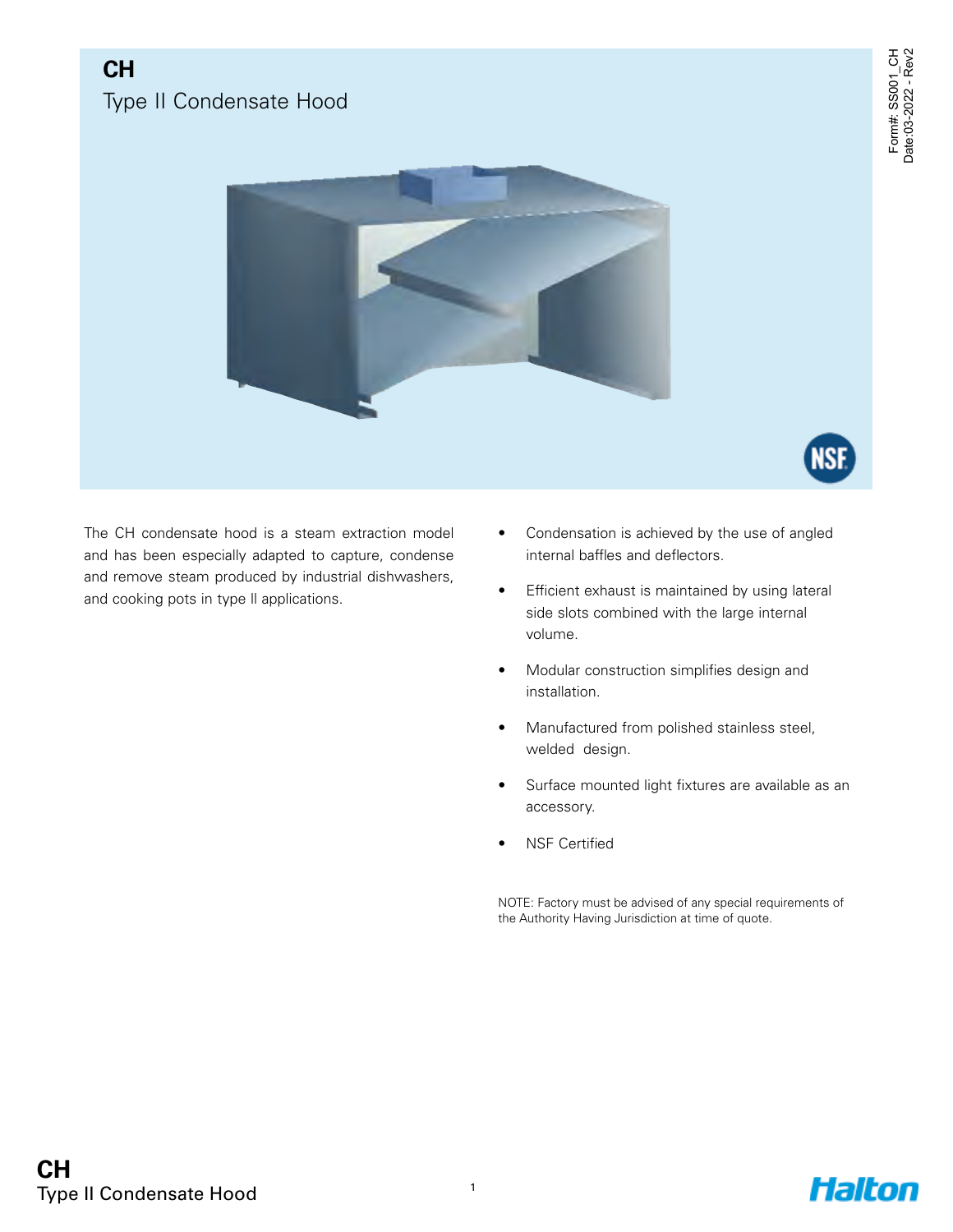



#### **Function**

The CH hood has been specially developed to cover equipment that produces steam and it's internal volume enables the removal of large volumes of air, which are then extracted via the upper baffle (A), The upper baffle drains the condensation onto the lower baffle (B) Two lateral side slots (condensate channels) (C) help to prevent the condensing water from dripping on to the work surfaces below.

#### **Dimensions**

| <b>CH</b> | inches  |
|-----------|---------|
| Length    | 18168   |
| Width     | 1884    |
| Height    | $12$ 36 |

#### **Part Description**

- 1 18 Ga. Stainless steel (galvanized steel optional)
- 2 Exhaust duct
- 3 Interior Baffles
- 4 Condensate Channel
- 5 Drain tap

#### **Construction**

The outer casing is manufactured from easy to clean stainless steel, or can be substitute with galvanized steel.

All joints of hood are fully welded and polished to ensure water tightness. Hood is also equipped with a draining tap for removal of collected condensation. The CH hood is equipped with or without baffles. The position of the baffles allow for easy access and cleaning.

A surface mounted light fixture can be supplied as an optional extra.

#### **Accessories**

- Closure Panels for canopies below ceiling level
- Backsplash
- Surface mounted incandescent (optional)
- Non-standard drain tap sizes and position

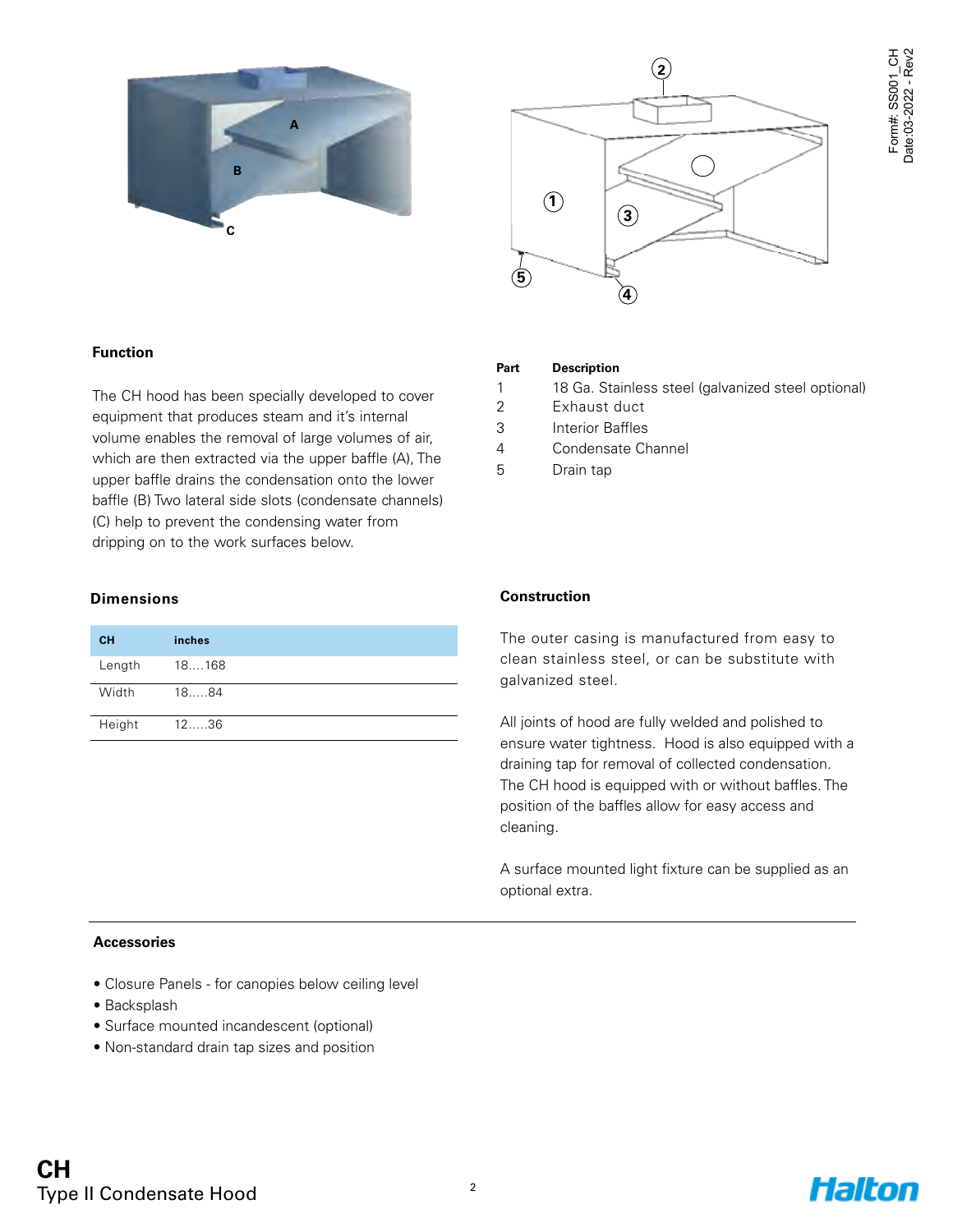#### **Dimensions**

| <b>CH</b> - Wall model | inches  |
|------------------------|---------|
| Length                 | 18168   |
| Width                  | 1284    |
| Height                 | $12$ 36 |

Noted in drawings as:

- \* L = Length
- $*$  W = Width
- \* H = Height

#### **Weights (LB)**

#### 18 ga.

| <b>Estimated Crated</b><br><b>Shipping Weight</b> | inches | Weight                                                     |
|---------------------------------------------------|--------|------------------------------------------------------------|
| Width                                             | 18''   | $30$ lbs / lin. ft.                                        |
| Width                                             | 30''   | $33$ lbs / lin. ft.                                        |
| Width                                             | 42''   | $37$ lbs / lin. ft.                                        |
| Width                                             | 54"    | 42 $\mathsf{I}\mathsf{bs}$ / $\mathsf{I}\mathsf{in}$ . ft. |
| Width                                             | 60''   | 45 lbs / lin. ft.                                          |

\*Larger Weights - Consult Factory





**Mounting bracket 2" high (52mm)**